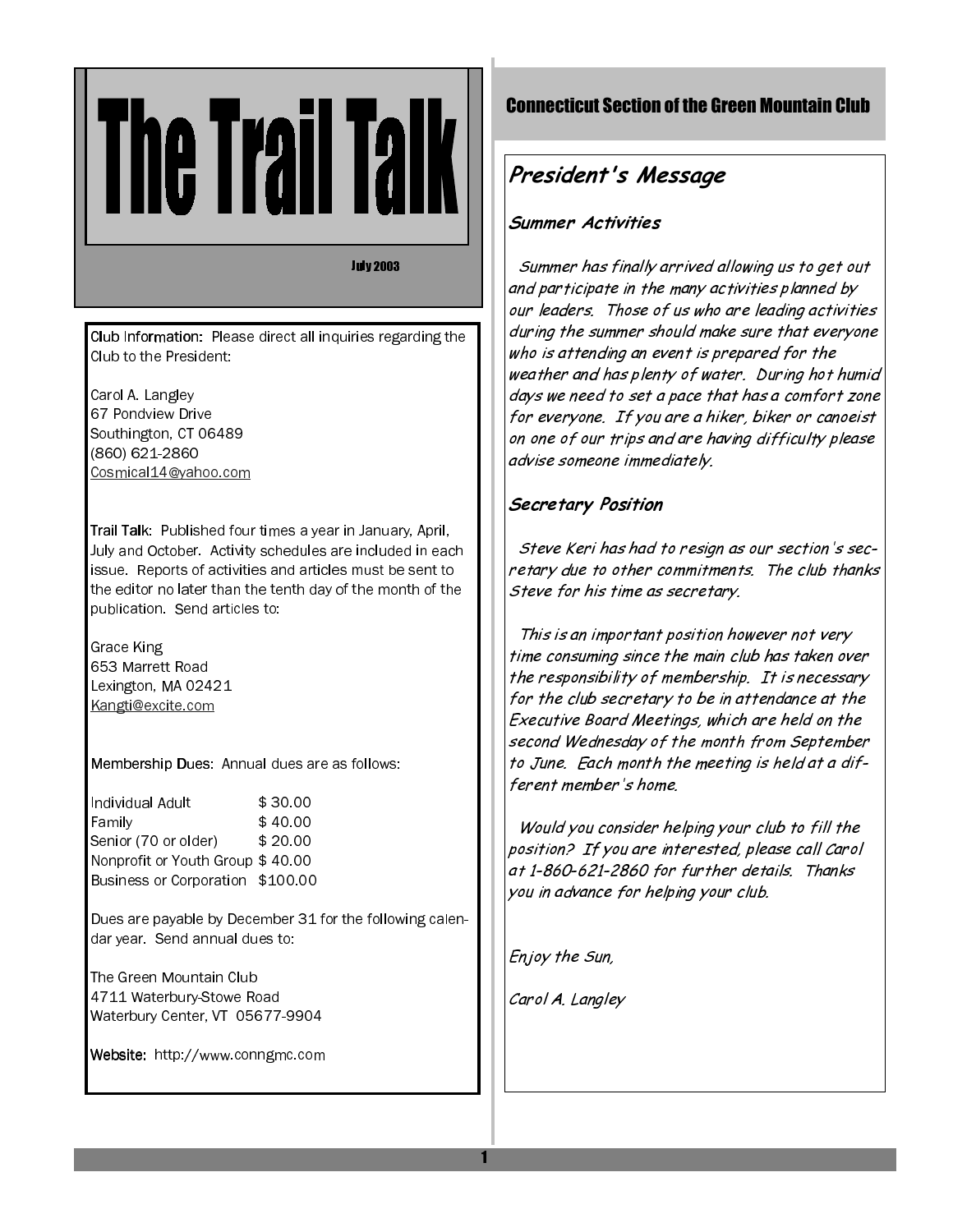### **A.T. Mass Kellogg Road - Rte 23 April 13**

 After all the rain, we had a crystal clear day for the hike. The group met at the parking lot off Rte 23 in Monterey, MA. We then drove a couple of cars to Kellogg Road to start the hike.

 The trail was easy as we climbed up June Mountain, which was named for Benjamin June who actually lived there many years ago. As we hiked along many birds sang along with the woodland trees as they rustled in the breeze to serenade the attentive ear. Some of the bird songs we heard were from the Black & White Warbler, the Cardinal, the Chipping Sparrow and a Hairy Woodpecker whose drilling sounded like he was using a jack hammer.

 Along the trail we found an old twisted foot bridge which spanned a deep ravine. This turned out to be a great place to get some group photos and the bridge actually held us as different hikers snapped photos.

 Lunch was enjoyed on an outcropping of rocks over looking the Housatonic River with a view of the Taconic and Catskill Mountains to the west. After lunch everyone seemed to slow down so when we came upon the Tom Leonard Lean-to it was naptime for some of us. Ken climbed upstairs into one of the bunks and stayed for a while. I elevated my legs since my knees were bothering me and wrapped them in a cold bandana from the icy brook nearby. Others scouted out the tent platforms, which has a great view. The log book is always interesting material when one stops at a shelter/lean-to.

 Next we skirted the edges of icy gulch that still had plenty of snow and ice. As we peered over the edge, we could feel the cool drafts. This was very refreshing and soon we had reached Rte 23. On our way to Kellogg Road, we stopped and had pizza since everyone had a long drive home.

Hikers; Henry Smith, Sarah O'Hare, Ken Williamson, Lora Miller, Michelle Porsche, Carol Langley

### **Mattabesett Trail Maintenance May 4**

 We met at Guida's restaurant for refreshments. The main task today was to walk as much of our section reviewing the Connecticut Walk Book description for the next edition due our in 2004. We started at Rt. 17 and walked the 7 miles to Rt. 66. The trail is so wide because of motor cycles that there is not much clipping of brush. Not as much trash on this day either. Wonderful sunny, cool spring day to enjoy the views from the cliffs.

 We visited Marge Hackbarth later for coffee and good conversation.

Attending - Norm Sills, Lora Miller, Carol Langley, Henry Smith.

Dick Krompegal



### **Long Trail Maintenance May 16 - 18**

 As usual for these 3 day work trips in Vermont, on Friday people kept arriving at various times after driving north from Connecticut. Nanette Roina, Bill Brodnitzki, Gary Gustavson and I met at Route 9 and Somerset Road then drove the 9+ miles of dirt roads to the trail head, arriving around 11:00. Zig zagging around moose droppings, we walked the 3+ miles to the Kid Gore Shelter flagging the unmarked trail as we walked for the others that would follow. Clear, cool weather. Great view at the shelter. After setting up our gear for the weekend we walked north for about 1.5 miles to a vista, clipping and inspecting the trail. On the return trip we walked our proposed relocation. About a third of a mile in length, it has been flagged and is on the schedule for the Forest Service to review for their approval. Later Jack Sanga, Ginny Waller, Marilyn Plowman & Steven Keri strolled in. Steve had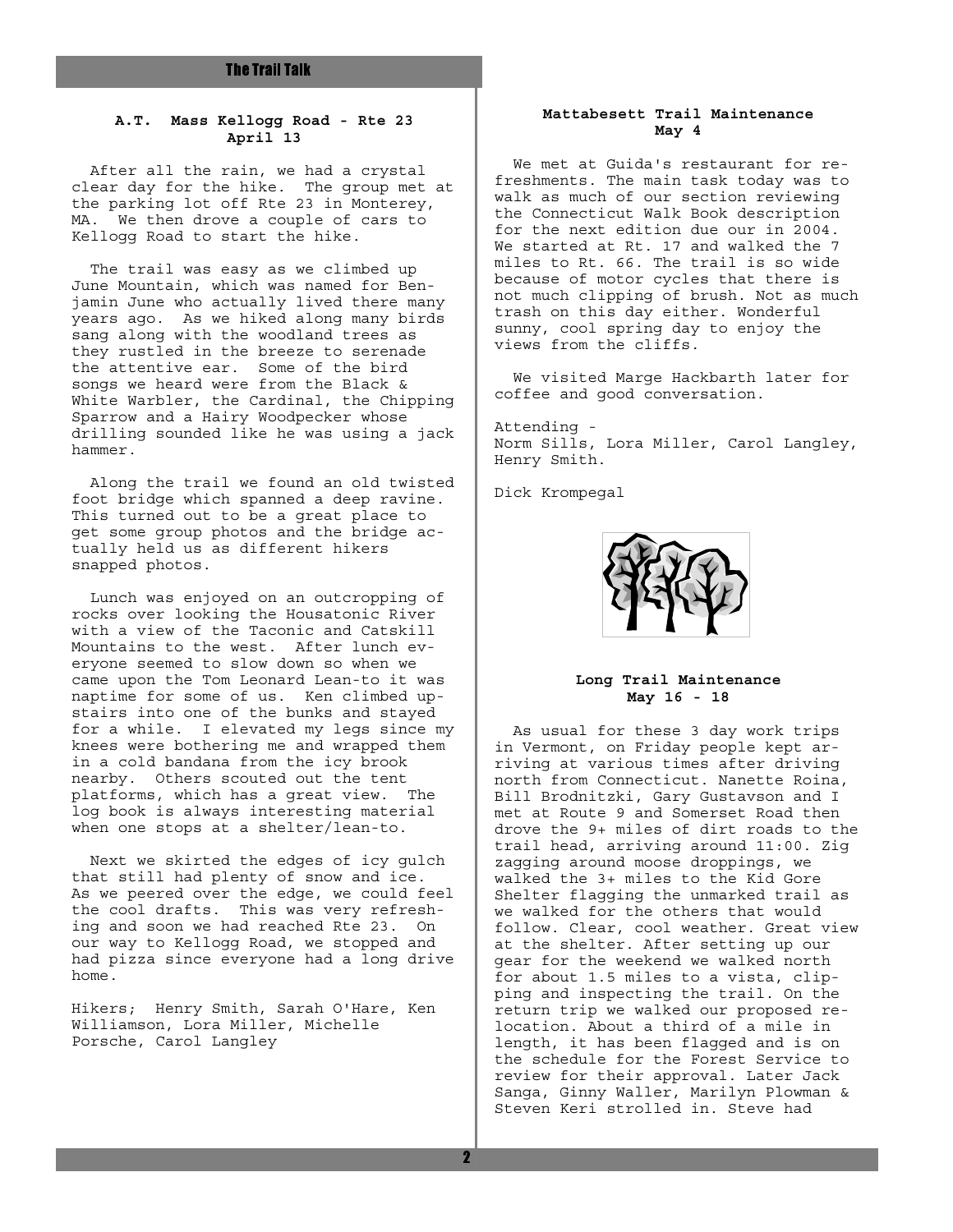hiked the 7 miles in from the Wards-<br>and the 7 miles in from the Wardsboro Road so could inform us of the condition of our section of the trail north.

 Saturday morning we woke to a clear sky and 30 degrees. About 7:30 Frank Maine, Timmy Dean and Douglass Pallindino arrived after spending the night about a mile down the mountain.

 We split up into several work groups. Gary, Jack, Frank, Timmy and Steve wanted to get to the top of Glastenbury Mountain on this clear day. That's an 8 mile round trip and about 1,000 feet gain in elevation. They cleared about 9 fallen trees, blowdowns, some with a hand saw and some with a chain saw. The top of the mountain still had patches of snow and ice. The top of Glastenbury has a fire tower on it. Climbing the tower gives a 360 degree view of southern VT, NY, Ma including a great view of Mt. Greylock and off into southern NH. The tower is scheduled to be refurbished in 2004. The funding is available and the planning is underway.

 Doug walked about half way up the mountain doing trail work. Marylyn and Ginny spent the day closer to the shelters cleaning the trail and working on drainage. Nanette, Bill and I worked on a long time contemplated short relocation to get around a boggy area about ¾ of a mile south of Kid Gore. Oooops, I mean Trail Adjustment. It is called a "Trail Adjustment" not a "Trail Relocation" because relocations need approval from the Forest Service in The National Forest, where our section is located, - a years long event. This 30 yard Adjustment fell into the category of "It's easier to get forgiveness than to get permission". Anyway we need to go back in the fall and blaze a few trees in the Adjustment. About mid day we were joined by Dave Hardy, Director of Field Programs for the GMC.

Dick Krompegal



### **South Dakota June 4-10**

 Our beautiful trip the Black Hills began with a delay in our flight, but we arrived in Rapid City quite excited. After joining with Sharon who had flown in from New Mexico and Chuck who had come from New York, we headed for Elk Mountain Campground in Wind Cave National Park. As is usual for a GMC function, we managed to crawl into our tents just as it began to rain.

 On Thursday, we packed up and headed for Custer State Park. After setting up our wet tents, we headed out to hike the Harney Peak Range. We hiked to Little Devils Tower and then onto Harney Peak, the highest peak in South Dakota. (Editor's note: highest peak east of the Rockies) We managed to see the beautiful view of the Black Hills before the clouds rolled in and believe it or not, it started to snow. Hiking this peak was a 10 year long goal for Mandy, so it was quite a highlight moment.

 The next day started with a Lantern Tour at Jewel Cave National Park. After passing the duck waddle test, we lit our lanterns and headed into the cave. We got to see a few bats hanging out. Afterwards, we hiked the Canyon Trail in Jewel Cave before heading up to Wind Cave National Park where we toured a different type of cave. This cave has a wonderful display of 90% of the world's boxwork. Most of this day it rained but it didn't matter as we spent a good part of it in caves. We ended the evening by heading to Mt. Rushmore for the evening program and lighting ceremony. It was a touching ceremony and the perfect ending for the full day. Thanks to Mandy's wonderful sense of directions, we got to see all aspects of Custer State Park by moonlight, trying to find our campsite.

 On Day 3, we packed up and headed for Crazy Horse. Once a year they allow the public to hike right up to the face of this amazing statue. We were lucky enough to be there on one of those days. We hiked up in the rain and once again encountered snow at the top. After touring the visitors center, our group split, with some doing Bear Country and others heading to Wall Drug on our way to Badlands.

 There was never a trip that had more layering of clothes, off and on. After freezing at Crazy Horse, the Badlands was 88 degrees and we were all donning suntan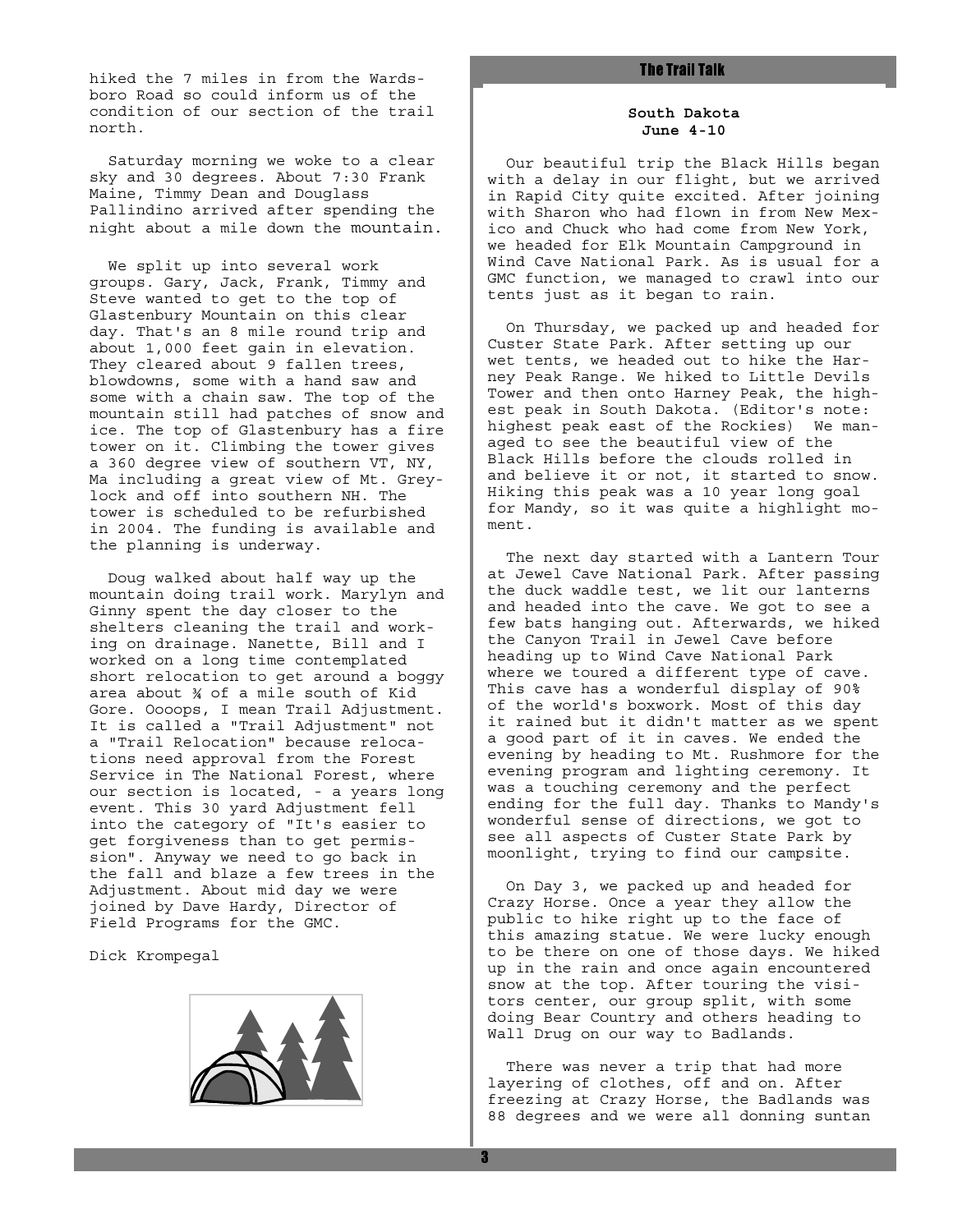lotion. We set up camp at the Cedar Pass Campground. We spent our last two days exploring the Badlands. We could always spot the trail across the prairie by following the bobbing bright yellow hat. We did a wonderful 10-mile hike across Badlands on the Castle Trail and Medicine Loop Trail. The big variety of wildflowers throughout the prairie were spectacular. The evening ended with a program at the campground on the geology of the Badlands. After a sound defeat for Jack at the hands of Mandy in a game of Rummy, we headed to bed.

 Our second morning, the girls decided to do some horseback riding across the prairie. We met some real nice South Dakotans who did the trail rides. Grace had the most spirited horse, Sunny. It was hard to figure out who was the boss, Grace or Sunny. We also went out to the Big Pig Dig, where students from the School of Geology, are doing an archeological dig on ancient pig bones. We saw the Prairie homestead an original dugout homestead that also has one of the worlds few white prairie dog towns.

 Other highlights of the trip included the beautiful Needles Highway. We saw lots of wildlife including bison, mule deer, pronghorn, prairie dogs and magpies. Our last night was spent in Rapid City with the traditional GMC pizza. We retired to our rooms to try and repack and stuff our things back into our backpacks, that is, except for Jack who bonded with the UPS office. So is anyone interested in a trip to Glacier National Park in Montana?

Participants: Jack Sanga, Mandy Brink, Grace King, Regina Chatel, Chuck Brock and Sharon Hutchins

Editor's Note: The photos from this trip are posted in http://groups.aol.com/gmcct



### **Metacomet Trail June 7**

 This nine mile section of the Metacomet Trail is its most northern section in Connecticut and promised to be a challenging one. A challenge it was as rain began before we even set foot on the trail. Richard and Leslie were the only hikers to brave the weather, we all assumed that the rain would be arriving later rather than earlier. We spent some time ruminating about whether we should attempt it. We did. We entered the forest in Tariffville, the trail taking us immediately down to the banks of the Farmington River. A Great Blue Heron awed us with its impressive landing across the river just as we arrived at the river's edge. The river was fast and furious from the previous weeks' rainfall. The trail followed the river closely for just a short distance then turned toward higher ground. We ascended gradually to the ridgeline where there would have been a fine view of the river, Simsbury and Granby if not for the light rain.

 The trail was rather rugged as it followed a ridgeline all the way to Suffield. Many opportunities for spectacular views to the west were marred by the clouds and the rain. The rain only continued to get heavier with each mile. The only bright spots along the trail were the wild flowers, the Wild Columbine and Yellow Flag (an iris) in particular.

 We were beginning to feel ready to give up the hike but the hike was not quite ready to give us up. There was still another mile to go and we were getting soaked and chilled. Seeing Rich and Leslie's car through the trees was a welcome sight! We hurried along to seek the shelter and heat it would soon provide us. This trail is to be hiked in fine weather and so it will be scheduled again, with hopes of more people joining us.

Hikers: Leslie and Richard Chandler, Sarah O'Hare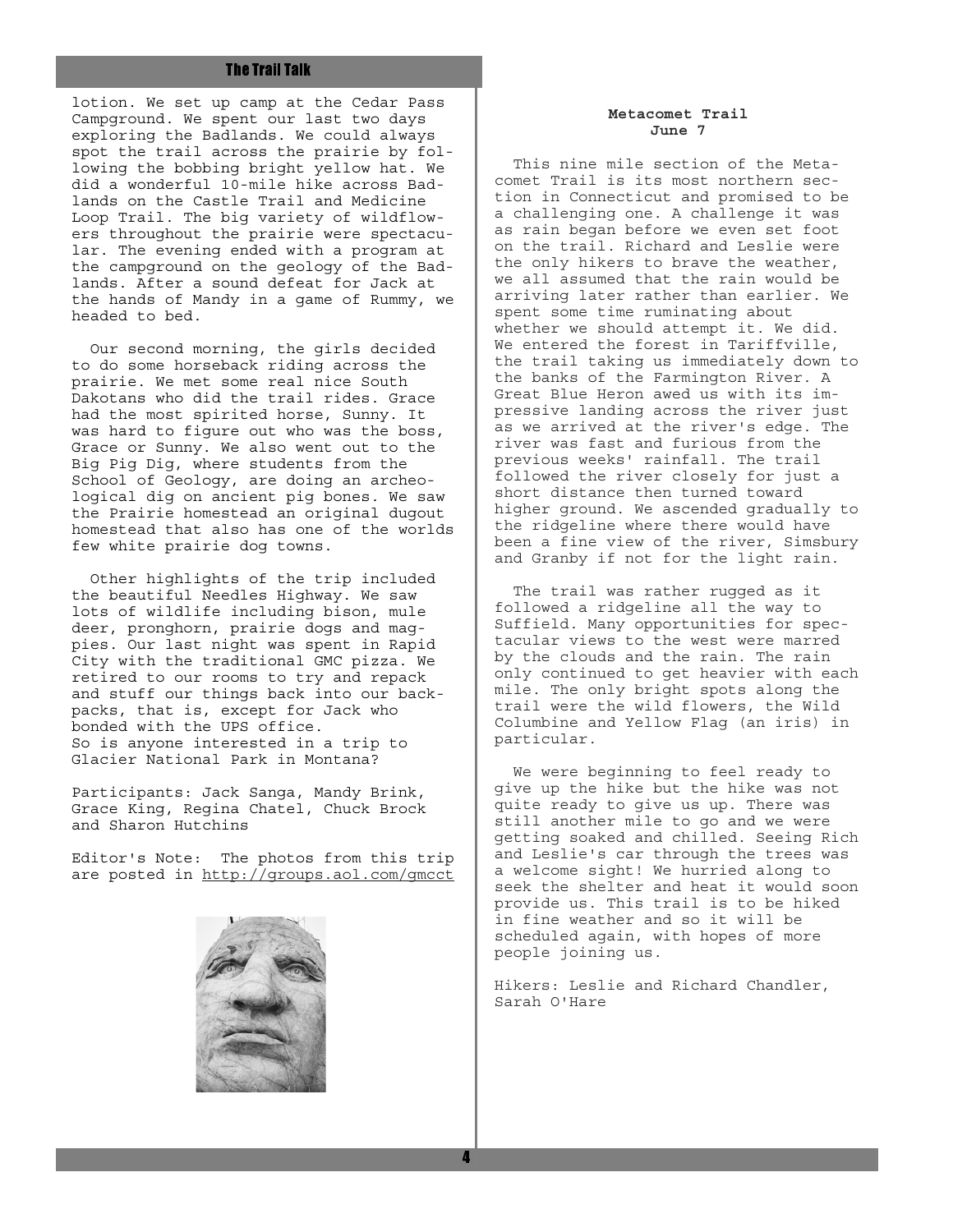### **A.T. Mass. Beartown Mt. Road - Rte 23 June 29**

 On this early summer day as Lora, Henry and myself were driving to the meeting place our first sighting of wildlife was a beautiful red fox walking along side the road by the Colebrook Dam.

 Polly Silva and Laura Richardson pulled into the parking lot right behind us, in minutes Ken Williamson flies into the parking lot in his bright red jeep with Sarah O'Hare hanging on. After shuffling people and packs we took off with henry in the jeep with Ken and the girls in my Honda. A short ride on some back dirt roads and we were on the trail.

 The younger folks and those with long strides picked a moderate pace while I took the snail's pace and listened to the birds and admired the lush green ferns that bordered the trail as it weaved itself through the forest. Our first stop was at the Mt. Wilcox Lean-to North. Henry, myself and some other folks have stayed at the Mt. Wilcox Lean-to South 12 years ago this September on an autumn overnight. While there some took advantage of the privy, others read the log book looking to see if there was an entry by Sue Spring our thru hiker but none was found. Sarah found a plastic with a white substance which we could not identify so BRAVE KEN stuck his finger and tasted the mystery substance… We guessed it was baking soda. And now we have a mystery on our hands, why baking soda in the shelter? To put out a fire? To deodorize the shelter? To make a paste for bug bites? This mystery we did not solve.

 In the bushes we heard a fluttering and bird song, which Henry quickly identified as a pair of redstarts involving in a mating ritual. As we reached the top of the ridge from the shelter we heard thunder of the distance. Plans were we would hold up in the next shelter that was only 1.8 miles if the storm got serious. The storm fell apart and the few drops of rain weren't even felt with the canopy of trees. Our thru hiker was Earl who was happy to see the Sun and said he was actually taking it easy this Sunday to enjoy sights and sounds since when it rains all there is to do is hike, sleep and eat. The gentleman told us about some Lady-Slippers he saw ahead on the trail but we never found them. He must have really been looking. He was from Ohio near PA border. Our next thru hiker was a young lady who was in a big hurry to get to Pickham Notch by the end of July, we didn't even get her name.

 We enjoyed our lunch on the ledges that gave us a view of Mt. Everett and the distant Catskills. After lunch the cameras came out and more photo shots were taken. Our next stop was Benedict Pond where I soaked my feet, Henry took a nap, Ken went off to scout out a boat launch as there were people canoeing and kayaking on this lovely pond. At the pond we also had the opportunity to see a large snake sunning itself after dinner (because of a large bulge) in the mid section. At the pond we saw Newts, which start out as Salamanders.

 Our next thru hiker Chameleon as well as his friend Cliff Hanger whom we met a short distance down the trail were wearing sarongs to keep them cool. Cliff Hanger was a bit under the weather stating he thought he had Lyme disease. Refused our help to get medical attention.

 On the last section of trail, Henry, Ken and Lora were ahead and saw a deer but those who were in the rear had the opportunity to see bear scrapping on a beech sapling. Pictures were taken to prove this story and it looks like he was a big one.

 We retrieved the cars and off to Great Barrington to have ice cream and relax before long drive home. See you all in the fall for the next section of the AT in Massachusetts.

Hikers: Sarah O'Hare, Laura Richardson, Lora Miller, Henry Smith, Ken Williamson, Carol Langley